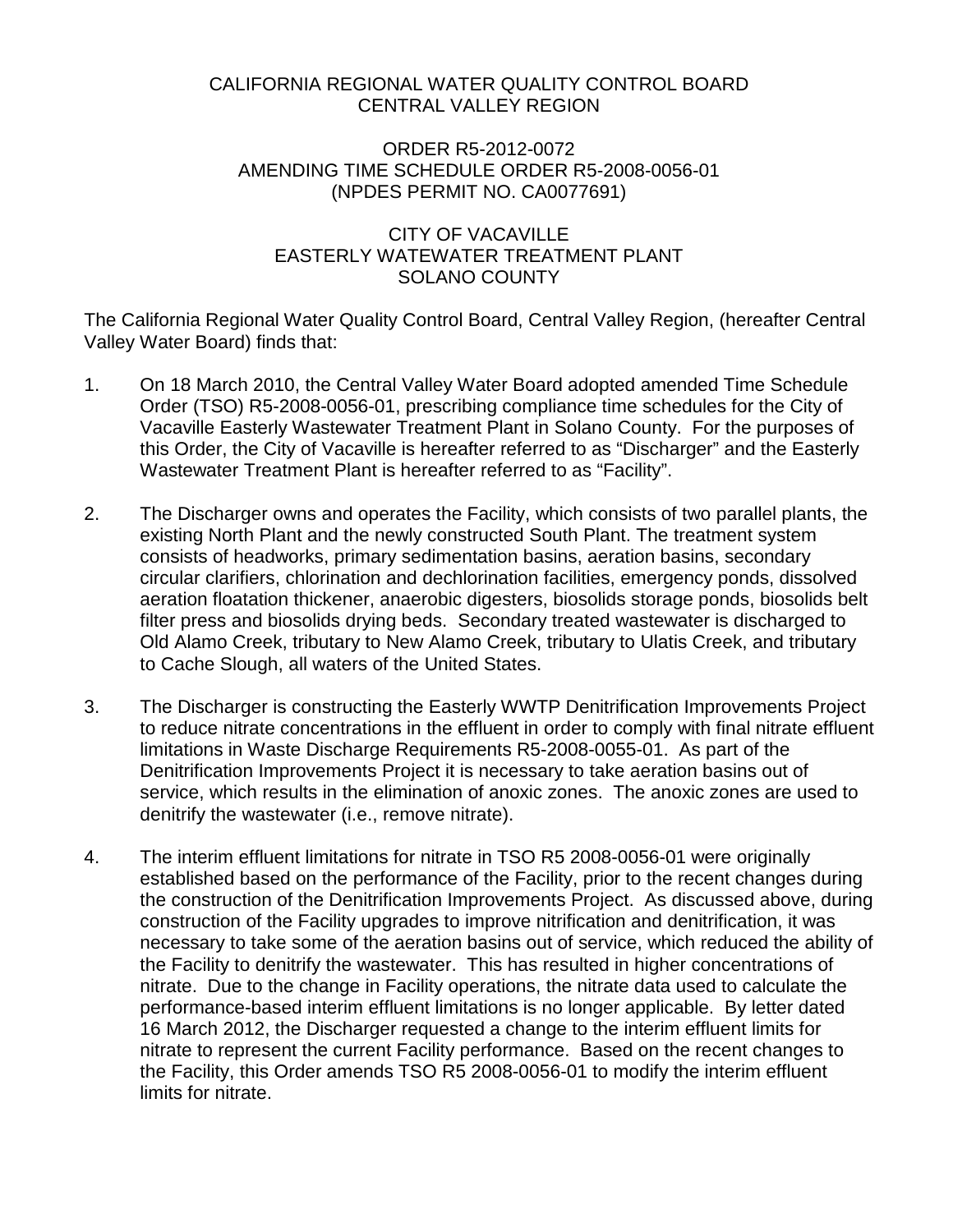# **IT IS HEREBY ORDERED THAT:**

Time Schedule Order R5-2008-0056-01 (NPDES No. CA0084255) is amended as shown in underline/strikeout format in Attachment 1 to this Order.

I, PAMELA C. CREEDON, Executive Officer, do hereby certify the foregoing is a full, true, and correct copy of an Order adopted by the California Regional Water Quality Control Board, Central Valley Region, on **3 August 2012.**

> *Original Signed By* PAMELA C, CREEDON, Executive Officer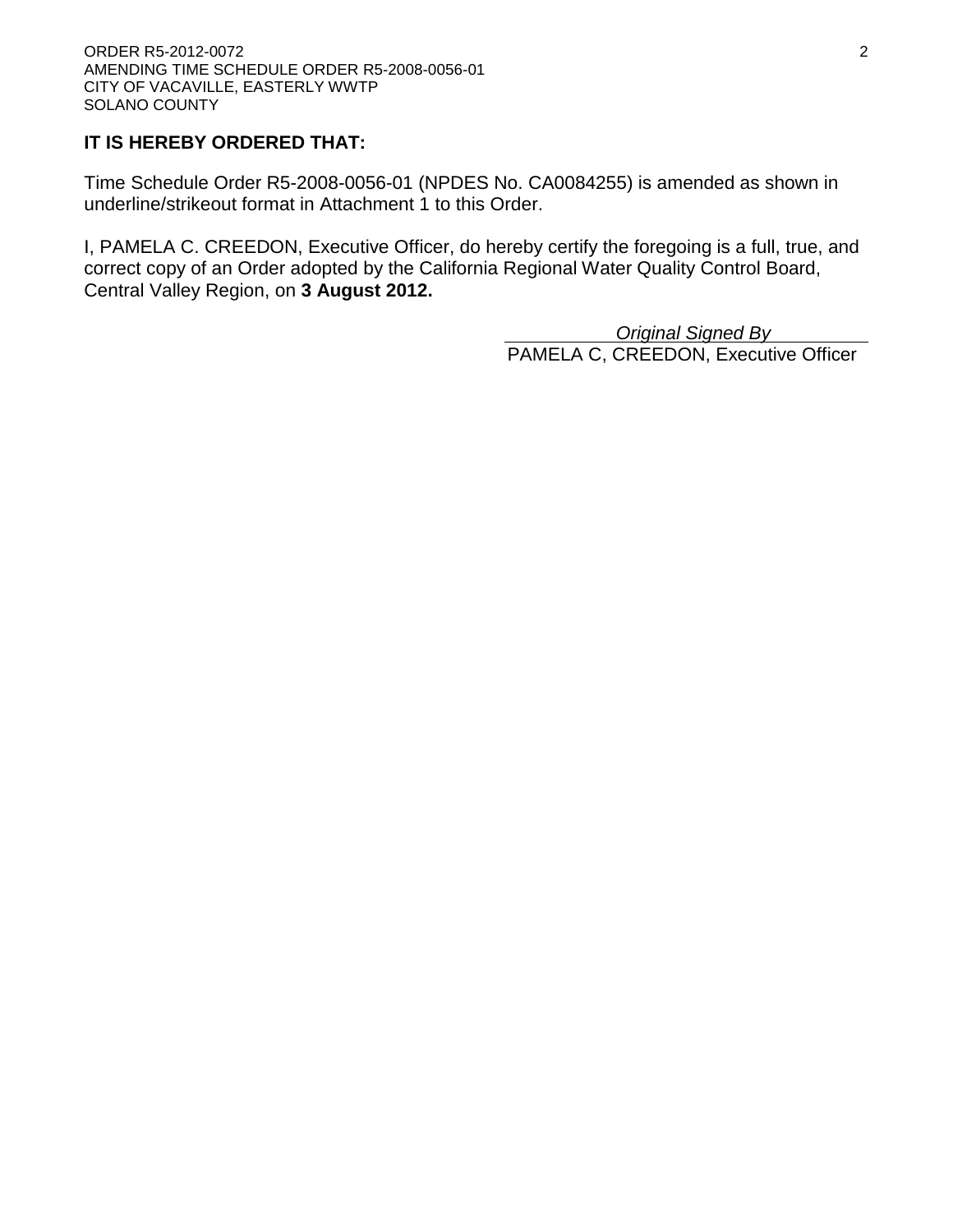## CALIFORNIA REGIONAL WATER QUALITY CONTROL BOARD CENTRAL VALLEY REGION

#### TIME SCHEDULE ORDER NO. R5-2008-0056-042 As Amended by Orders No. R5-2010-0027 and R5-2012-0072

## REQUIRING THE CITY OF VACAVILLE EASTERLY WASTEWATER TREATMENT PLANT SOLANO COUNTY

## TO COMPLY WITH REQUIREMENTS PRESCRIBED IN ORDER NO. R5-2008-0055-01 (NPDES PERMIT NO. CA0077691

The California Regional Water Quality Control Board, Central Valley Region, (hereafter Regional Central Valley Water Board) finds that:

- 1. On 25 April 2008, the Regional Central Valley Water Board adopted Waste Discharge Requirements (WDR) Order No. R5-2008-0055-01, prescribing waste discharge requirements for the City of Vacaville (hereafter Discharger) at the Easterly Wastewater Treatment Plant (hereafter Facility), Solano County.
- 2. WDR Order No. R5-2008-0055-01, contains Final Effluent Limitations IV.A.1.a. which reads, in part, as follows:

|                                       |              | <b>Effluent Limitations</b> |                          |                                |                                        |                                 |  |
|---------------------------------------|--------------|-----------------------------|--------------------------|--------------------------------|----------------------------------------|---------------------------------|--|
| <b>Parameter</b>                      | <b>Units</b> | Average<br><b>Monthly</b>   | Average<br><b>Weekly</b> | <b>Maximum</b><br><b>Daily</b> | <b>Instantaneous</b><br><b>Minimum</b> | Instantaneous<br><b>Maximum</b> |  |
| Nitrate (as N)<br>(total recoverable) | mg/L         | 17                          | --                       | --                             | $- -$                                  | $- -$                           |  |
| Dibromochloromethane                  | $\mu$ g/L    | 0.41                        | $-$                      | 0.86                           | $- -$                                  | $- -$                           |  |
| Dichlorobromomethane                  | $\mu$ g/L    | 0.63                        | $- -$                    | 0.99                           | $- -$                                  | $- -$                           |  |

- 3. California Water Code (CWC) section 13300 states: "*Whenever a regional board finds that a discharge of waste is taking place or threatening to take place that violates or will violate requirements prescribed by the regional board, or the state board, or that the waste collection, treatment, or disposal facilities of a discharger are approaching capacity, the board may require the discharger to submit for approval of the board, with such modifications as it may deem necessary, a detailed time schedule of specific actions the discharger shall take in order to correct or prevent a violation of requirements.*"
- 4. Federal regulations, 40 CFR §122.44 (d)(1)(i), require that NPDES permit effluent limitations must control all pollutants which are or may be discharged at a level which will cause or have the reasonable potential to cause or contribute to an in-stream excursion above any State water quality standard, including any narrative criteria for water quality. Beneficial uses, together with their corresponding water quality objectives or promulgated water quality criteria, can be defined per federal regulations as water quality standards.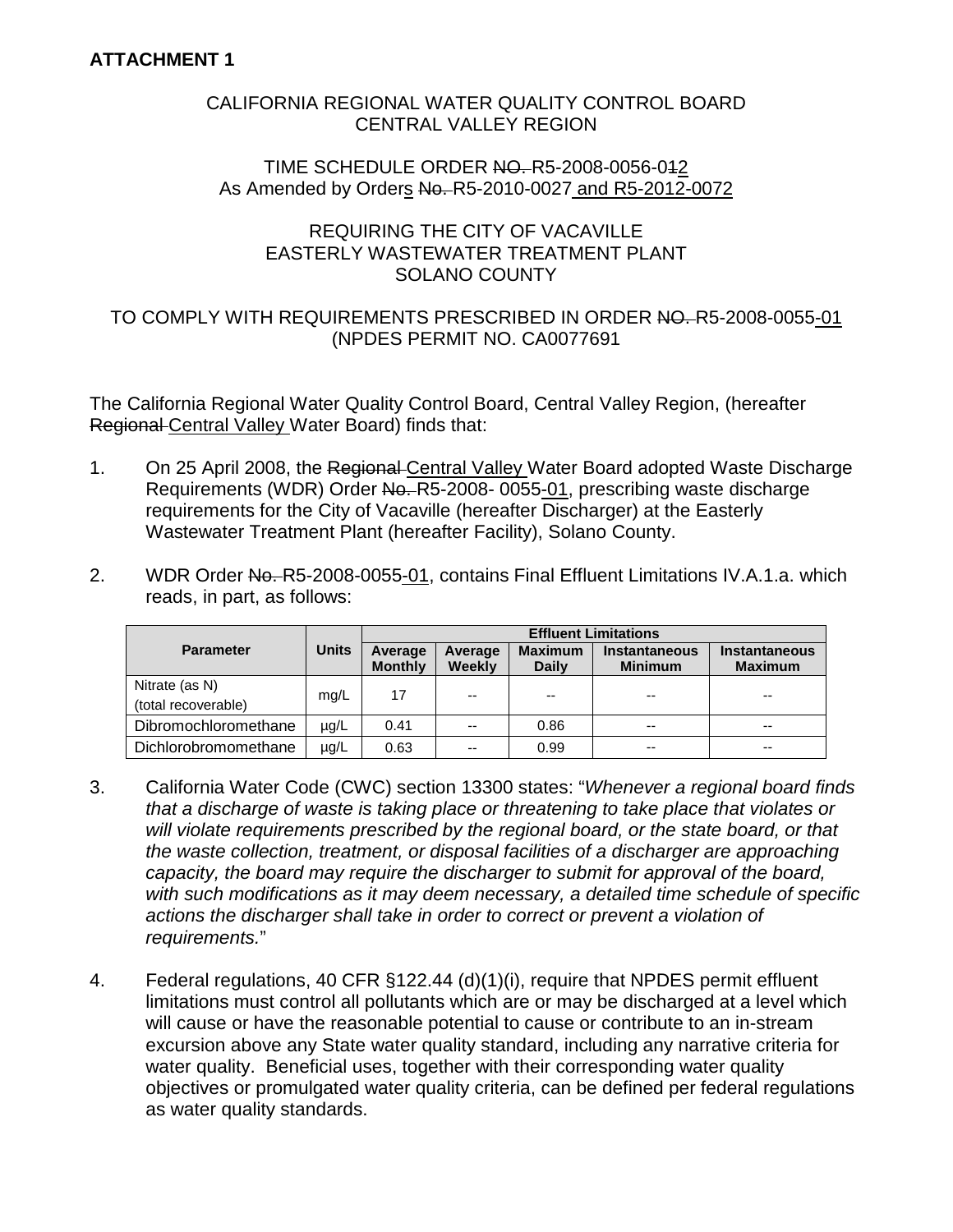- 5. In accordance with CWC section 13385(j)(3), the Regional Central Valley Water Board finds that, based upon results of effluent monitoring, the Discharger is not able to consistently comply with the new effluent limitations for nitrate, dibromochloromethane and dichlorobromomethane. These limitations are new requirements that become applicable to the Order after the effective date of adoption of the waste discharge requirements, and after July 1, 2000, for which new or modified control measures are necessary in order to comply with the limitations, and the new or modified control measures cannot be designed, installed, and put into operation within 30 calendar days.
- 6. Immediate compliance with these new effluent limitations for nitrate, dibromochloromethane, and dichlorobromomethane are not possible or practicable. The Clean Water Act and the California Water Code authorize time schedules for achieving compliance.
- 7. On 15 February 2007 and on 12 November 2009, the Discharger submitted justification for a compliance schedule for nitrate, and dibromochloromethane and dichlorobromomethane, respectively, which included: (a) documentation that diligent efforts have been made to quantify pollutant levels in the discharge and the sources of the pollutant in the waste stream; (b) documentation of source control measures and/or pollution minimization measures efforts currently underway or completed; (c) a proposal for additional or future source control measures, pollutant minimization actions, or waste treatment (i.e., facility upgrades) with projected time schedules to achieve compliance with final effluent limitations; and (d) a demonstration that the proposed schedule is as short as practicable. Therefore, this Order provides a time schedule for the Discharger to develop, submit, and implement methods of compliance, including utilizing pollution prevention activities, conducting site specific studies to develop site specific water quality objectives, conducting Use Attainability Analysis to determine if the MUN designation is appropriate in New Alamo Creek, or constructing necessary treatment facilities to meet the new effluent limitations or require modification of the effluent limitations for nitrate, dibromochloromethane and dichlorobromomethane.
- 8. WDR Order No. R5-2008-0055-01 also contains, in part, the following interim limits that are in effect through the 17 May 2010.

| <b>Parameter</b>     | <b>Effluent Limitations</b> |                           |                   |                                |                                 |                                        |
|----------------------|-----------------------------|---------------------------|-------------------|--------------------------------|---------------------------------|----------------------------------------|
|                      | <b>Units</b>                | Average<br><b>Monthly</b> | Average<br>Weekly | <b>Maximum</b><br><b>Daily</b> | Instantaneous<br><b>Minimum</b> | <b>Instantaneous</b><br><b>Maximum</b> |
| Dibromochloromethane | $\mu$ g/L                   | $-$                       | $-$               | 14                             | $-$                             | $-$                                    |
| Dichlorobromomethane | $\mu q/L$                   | $-$                       | $-$               | 43                             | $- -$                           | $- -$                                  |

# **Interim Effluent Limitations (CTR)**

9. Since the adoption of WDR Order No. R5-2008-0055-01 and TSO No. R5-2008-0056-01, the Discharger has performed monitoring studies to confirm that compliance with the final effluent limitations for dibromochloromethane and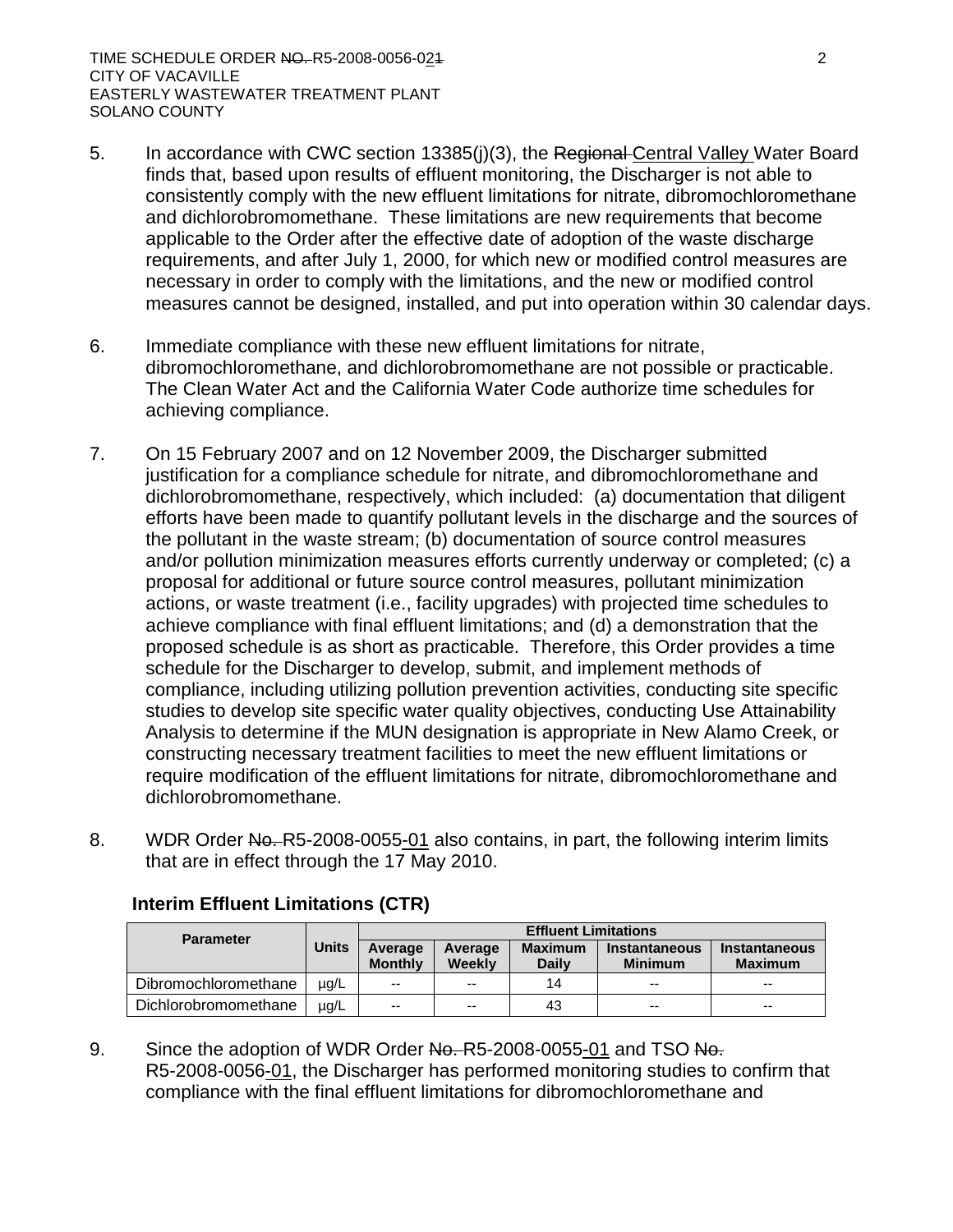dichlorobromomethane in WDR Order No. R5-2008-0055-01 cannot be attained with current facilities. The Discharger conducted a use attainability analysis (UAA) for the downstream receiving waters. Based on the results of the UAA, the Discharger has chosen to pursue a Basin Plan amendment to establish site-specific water quality objectives applicable to the downstream receiving waters (i.e., New Alamo Creek and Ulatis Creek). The proposed site-specific objectives are currently being drafted by Central Valley Water Board staff as an amendment to the Basin Plan. The adoption of the site-specific objects, as proposed, would result in the removal of the effluent limitations for dibromochloromethane and dichlorobromomethane in WDR Order No. R5-2008-0055-01. Therefore, in the interim, the Discharger requests additional time to complete the Basin Plan amendment process, or complete upgrades to the Facility, as necessary.

10. On 22 October 2008, as required in Order No. R5-2008-0055-01, the Discharger submitted a work plan and schedule for completion of an electrical conductivity (EC) and pH study to evaluate site-specific water quality objectives to protect the agricultural beneficial uses of the receiving water. However, since the adoption of WDR Order No. R5-2008-0055-01, several developments pertaining to salinity have occurred regarding approaches to determining applicable salinity standards in Central Valley receiving waters. The developments include the CV-SALTS efforts initiated by the Central Valley Water Board, and the State Water Resources Control Board's reevaluation of salinity standards in the South Delta as described in the report by Dr. Hoffman, "Salt Tolerance of Crops in the Southern Sacrament-San Joaquin Delta." The Discharger, in order to be consistent with the approaches that are being developed under these two efforts, has requested additional time to revise its work plan, if necessary, and to extend the due date for submittal of the final study report to April 2015.

## **Mandatory Minimum Penalties**

- 11. CWC section 13385(h) and (i) require the Regional Central Valley Water Board to impose mandatory minimum penalties (MMPs) upon dischargers that violate certain effluent limitations. CWC section 13385(j) exempts certain violations from the mandatory minimum penalties. CWC section 13385(j)(3) exempts the discharge from mandatory minimum penalties "*where the waste discharge is in compliance with either a cease and desist order issued pursuant to Section 13301 or a time schedule order issued pursuant to Section 13300, if all the [specified] requirements are met……… For the purposes of this subdivision, the time schedule may not exceed five years in length…..*"
- 12. By statute, a Cease and Desist Order or Time Schedule Order may provide protection from MMPs for no more than five years. Compliance with this Order exempts the Discharger from mandatory penalties for violations of effluent limitations for nitrate, dibromochloromethane, and dichlorobromomethane, only, in accordance with CWC section 13385(j)(3). Protection from MMPs for the effluent limitations for nitrate begins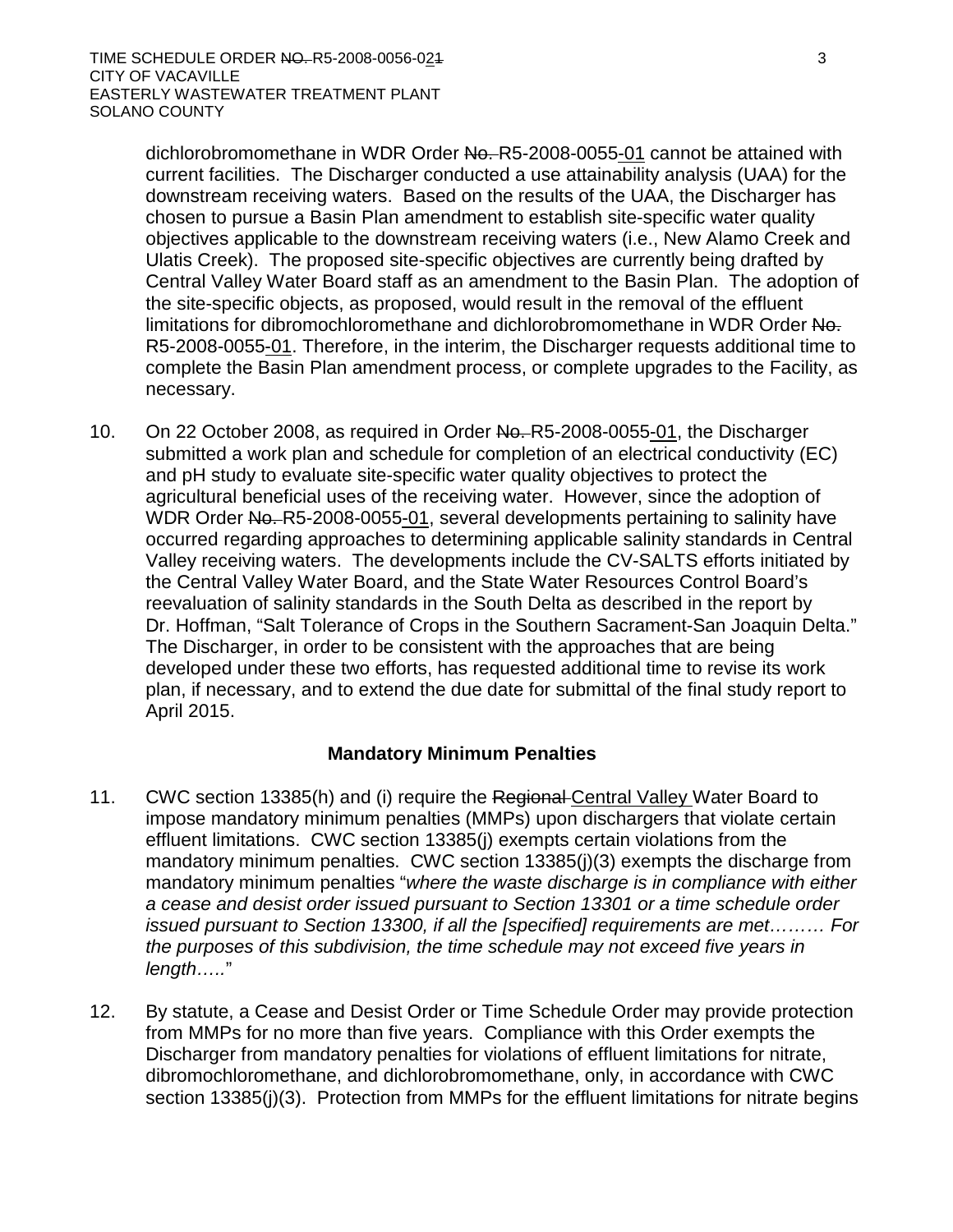on 25 April 2008 and may not extend beyond 25 April 2013. The Central Valley Water Board has not previously issued an Order to provide MMP protection from exceedance of dibromochloromethane and dichlorobromomethane for this facility. Therefore, compliance with this Order exempts the Discharger from mandatory penalties for violations of the final effluent limitations for dibromochloromethane and dichlorobromomethane in accordance with CWC section 13385(j)(3). Protection from MMPs begins on 18 March 2010 and may not extend beyond the compliance schedule listed in this Order (i.e., 1 March 2015).

13. Since the time schedules for completion of action necessary to bring the waste discharge into compliance exceeds 1 year, this Order includes interim requirements and dates for their achievement. The time schedules do not exceed 5 years.

The compliance time schedules in this Order include interim performance-based effluent limitations for nitrate, dibromochloromethane and dichlorobromomethane. The interim effluent limitations consist of a maximum daily effluent concentration derived using sample data provided by the Discharger. The interim limitations for dibromochloromethane, and dichlorobromomethane in WDR Order No. R5-2008-0055-01 are re-established in this Order and they are based on the current plant performance.

In developing the interim limitations, wWhen there are ten sampling data points or more, sampling and laboratory variability is accounted for by establishing interim limits that are based on normally distributed data where 99.9% of the data points will lie within 3.3 standard deviations of the mean (*Basic Statistical Methods for Engineers and Scientists, Kennedy and Neville, Harper and Row*). Therefore, for nitrate, the interim limitations in this Order are were originally established as the mean plus 3.3 standard deviations of the available data. However, during construction of the Facility upgrades to improve nitrification and denitrification, it was necessary to take some of the aeration basins out of service, which reduced the ability of the Facility to denitrify the wastewater. This has resulted in higher concentrations of nitrate. Due to the change in Facility operations, the nitrate data used to calculate the performance-based interim effluent limitations is no longer applicable. By letter dated 16 March 2012, the Discharger requested a change to the interim effluent limits for nitrate to represent the current Facility performance. Based on the changes to the Facility, the interim effluent limits have been modified. Where actual sampling shows an exceedance of the proposed 3.3-standard deviation interim limit, the maximum detected concentration has been established as the interim limitation. When there are less than 10 sampling data points available, the *Technical Support Document for Water Quality- Based Toxics Control* ((EPA/505/2-90-001), TSD) recommends a coefficient of variation of 0.6 be utilized as representative of wastewater effluent sampling. The TSD recognizes that a minimum of 10 data points is necessary to conduct a valid statistical analysis. The multipliers contained in Table 5-2 of the TSD are used to determine a maximum daily limitation based on a long-term average objective. In this case, the long-term average objective is to maintain, at a minimum, the current plant performance level.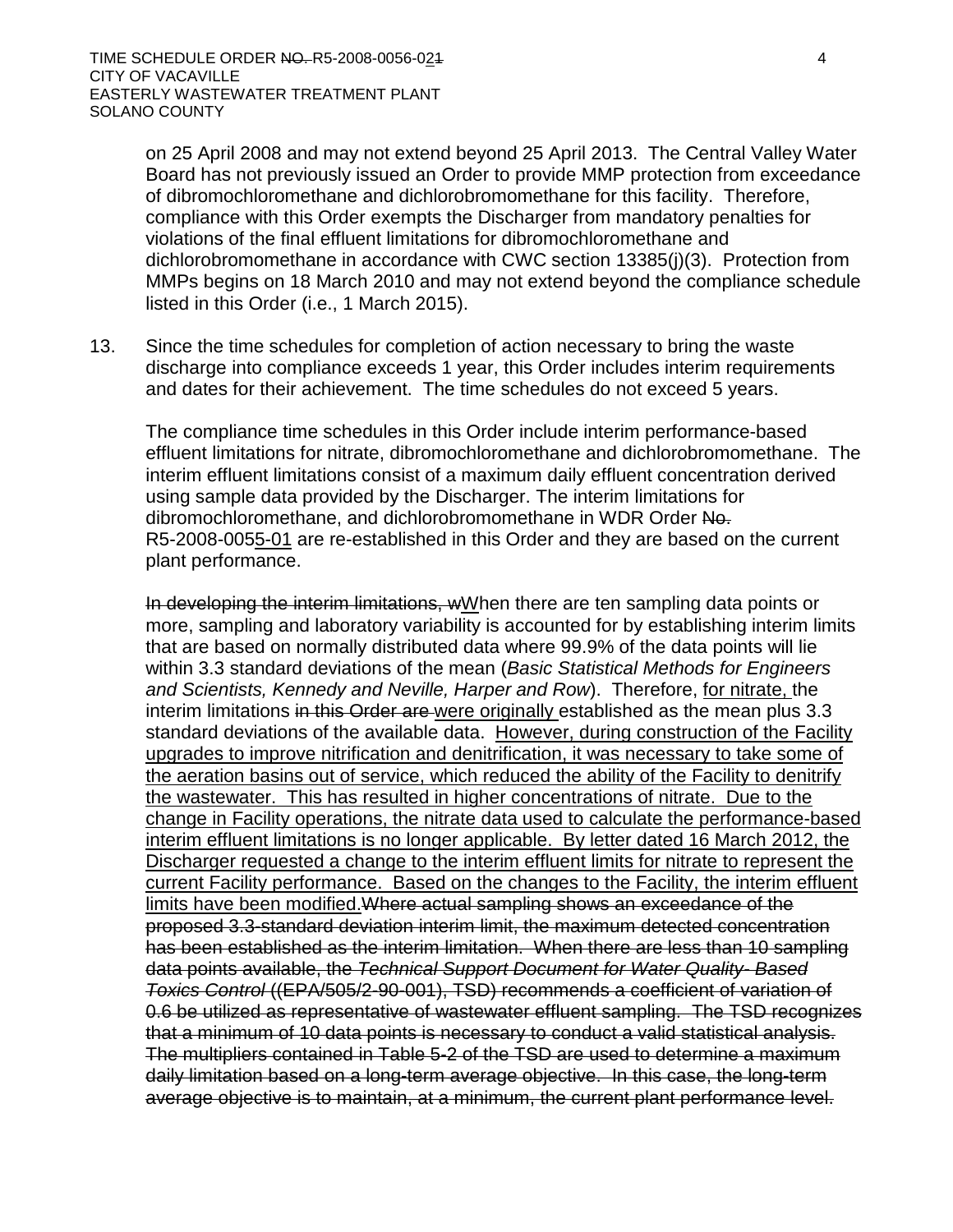Therefore, when there are less than ten sampling points for a constituent, interim limitations are based on 3.11 times the maximum observed effluent concentration to obtain the daily maximum interim limitation (TSD, Table 5 2). Derivation of these interim limitations is summarized below:

| $\Gamma$ onetituant<br><del>oonsuucin</del> | Units | <b>MEC</b> | <b>Mean</b> | <b>Standard</b><br><b>Devistion</b><br><del>Devlation</del> | <b>Interim</b><br>limitation<br><del>mmauon</del> |
|---------------------------------------------|-------|------------|-------------|-------------------------------------------------------------|---------------------------------------------------|
| Nitrate                                     | ma/E  | ົ<br>21    | 46          | າາ<br>ن ∡.+                                                 | 30                                                |

14. The Regional Central Valley Water Board finds that the Discharger can undertake treatment plant measures to maintain compliance with the interim limitations included in this Order. Interim limitations are established when compliance with the final effluent limitations cannot be achieved by the existing discharge. Discharge of constituents in concentrations in excess of the final effluent limitations, but in compliance with the interim effluent limitations, can significantly degrade water quality and adversely affect the beneficial uses of the receiving stream on a long-term basis. The interim limitations, however, establish an enforceable ceiling concentration until compliance with the effluent limitation can be achieved.

# **Other Regulatory Requirements**

- 15. On 25 April 2008, and on 18 March 2010, and X August 2012, in Sacramento, California, after due notice to the Discharger and all other affected persons, the Central Valley Water Board conducted public hearings at which evidence was received to consider a Time Schedule Order and the amendmentsed of the Time Schedule Order, respectively, under CWC section 13300 to establish a time schedule to achieve compliance with waste discharge requirements.
- 16. The issuance of this Order is not a "project" as defined by the California Environmental Quality Act (Public Resources Code, Section 21000, *et seq*.) (CEQA), and does not have the potential to cause a significant adverse impact on the environment (Title 14 CCR section 15061(b)(3)). This Order enforces preexisting requirements to improve the quality of ongoing discharges that are part of the CEQA "baseline"; and includes interim effluent limitations to ensure that discharges do not increase above the CEQA baseline. Any measures to meet effluent limitations are the result of WDRs Order No. R5-2008-0055-01 and not this Order. Even assuming the issuance of this Order is a "project" within the meaning of CEQA, issuance of this Order is exempt from the provisions of in accordance with Water Code Section 13389, which exempts the adoption or modification of a NPDES Permit for an existing source. This Order only serves to implement a NPDES permit and is therefore exempt under Section 13389. The issuance of this Order is also exempt under Section 15321(a)(2), Title 14, California Code of Regulations (CCR).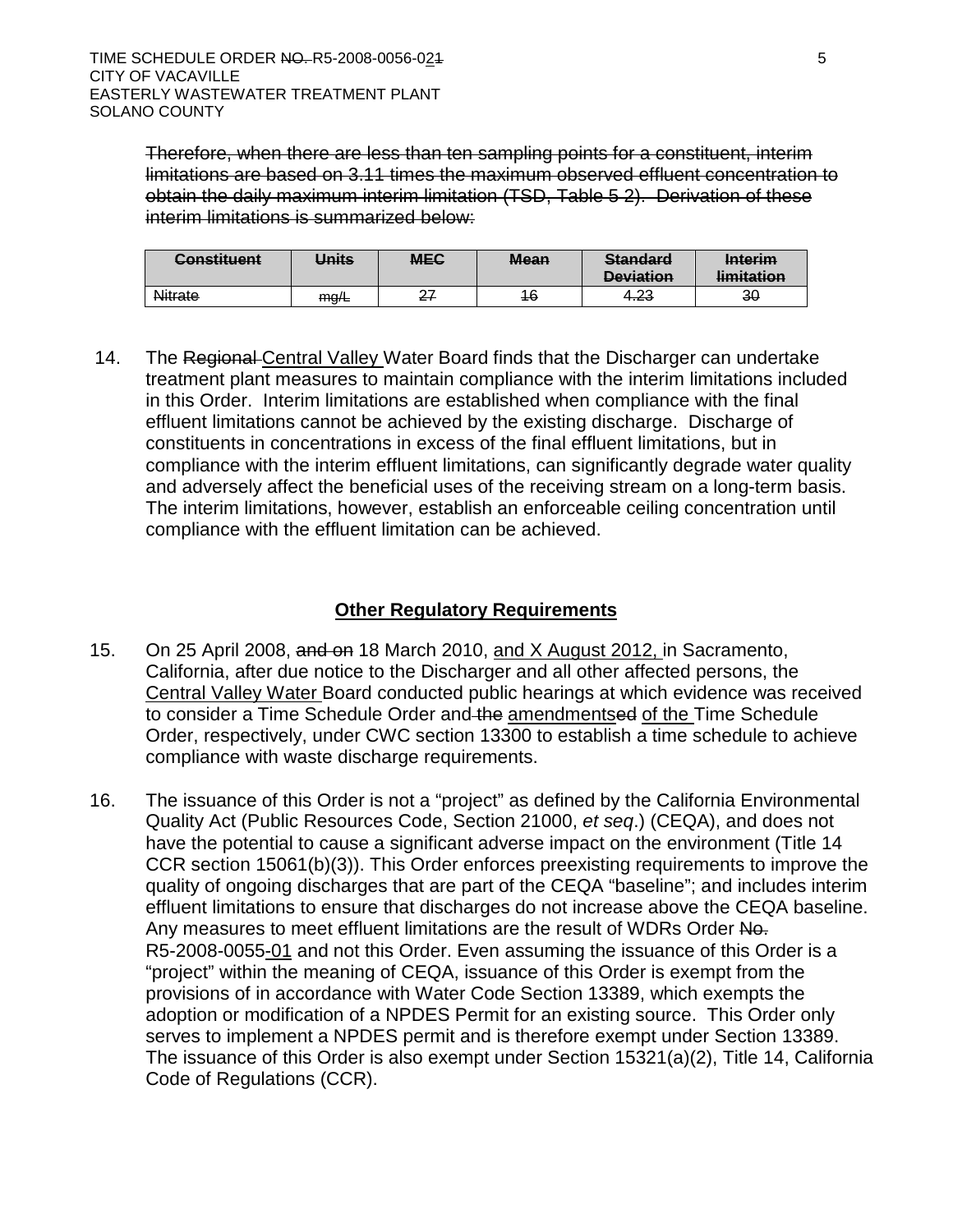17. Any person adversely affected by this action of the Central Valley Water Board may petition the State Water Resources Control Board to review this action. The petition must be received by the State Water Resources Control Board, Office of the Chief Counsel, P.O. Box 100, Sacramento, CA 95812-0100, within 30 days of the date on which this action was taken. Copies of the law and regulations applicable to filing petitions will be provided upon request.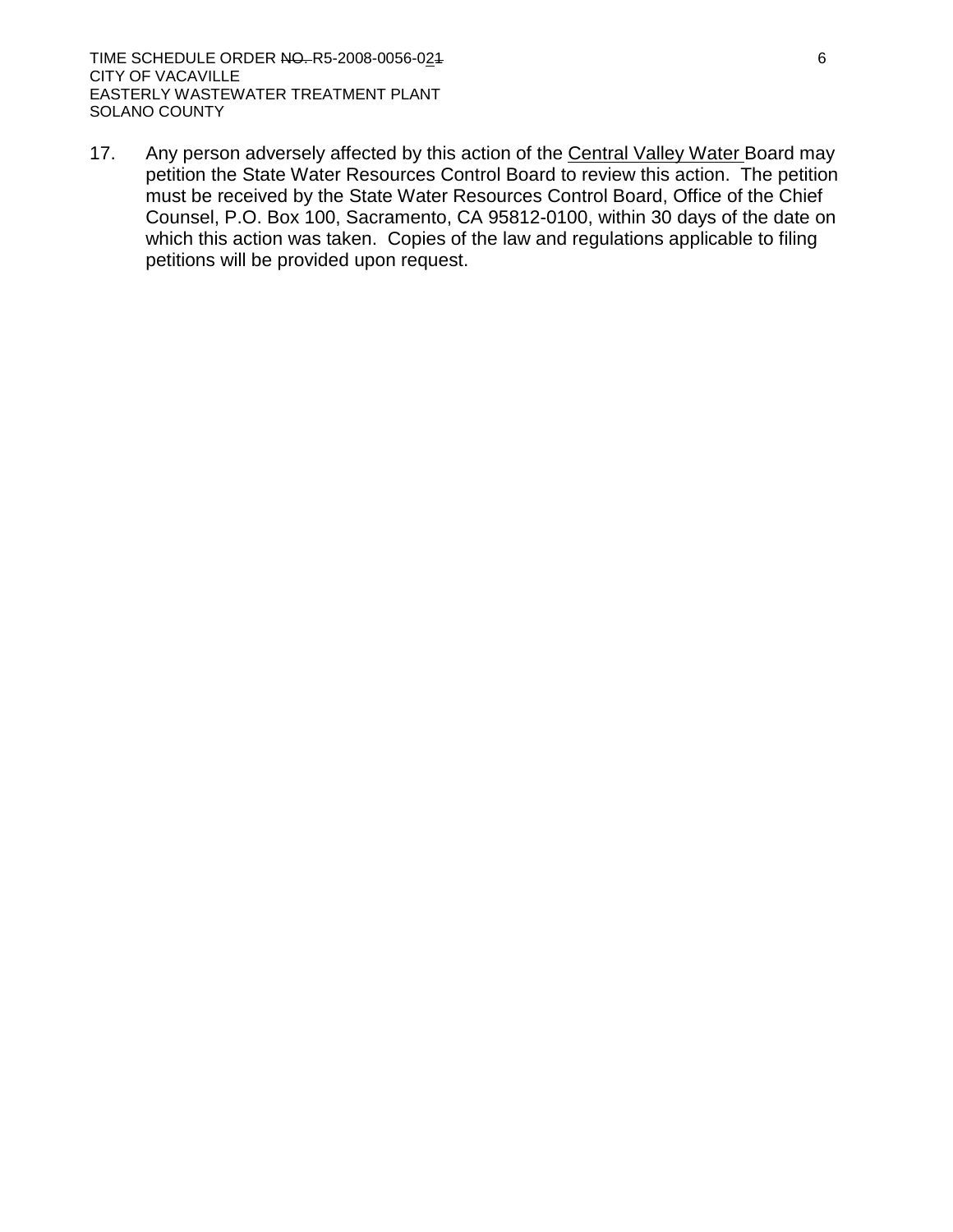#### **IT IS HEREBY ORDERED THAT:**

1. The Discharger shall comply with the following time schedule to ensure compliance with the effluent limitations for nitrate, dibromochloromethane, and dichlorobromomethane, contained in WDR Order No. R5-2008-0055-01 as described in the above Findings:

| a.            | Task<br>Submit Method of Compliance Workplan/Schedule for nitrate                                                                         | Date Due<br>Within 6<br>months of<br>adoption of<br>this Order                  |
|---------------|-------------------------------------------------------------------------------------------------------------------------------------------|---------------------------------------------------------------------------------|
|               | Submit Pollution Prevention plan (PPP) <sup>1</sup> pursuant to CWC section<br>13263.3 for nitrate                                        | Within 6<br>months of<br>adoption of<br>this Order                              |
|               | Progress Reports <sup>2</sup>                                                                                                             | 1 June<br>annually, after<br>approval of work<br>plan until final<br>compliance |
|               | Full compliance with effluent limitations for nitrate                                                                                     | 1 May 2013                                                                      |
| $\mathbf b$ . | <b>Task</b>                                                                                                                               | Date Due                                                                        |
|               | Submit Method of Compliance Workplan/Schedule for<br>dibromochloromethane, and dichlorobromomethane                                       | 1 July 2010                                                                     |
|               | Submit Pollution Prevention plan (PPP) <sup>1</sup> pursuant to CWC section<br>13263.3 for dibromochloromethane, and dichlorobromomethane | 1 October 2010                                                                  |
|               | Progress Reports <sup>2</sup>                                                                                                             | 1 September,<br>annually, after                                                 |
|               |                                                                                                                                           | approval of work<br>plan until final<br>compliance                              |

 $1$  The PPP shall be prepared for nitrate, dibromochloromethane and dichlorobromomethane where appropriate, and shall meet the requirements specified in CWC section 13263.3(d)(3).

 $2\degree$  The progress reports shall detail what steps have been implemented towards achieving compliance with waste discharge requirements, including studies, construction progress, evaluation of measures implemented, and recommendations for additional measures as necessary to achieve full compliance by the final date.